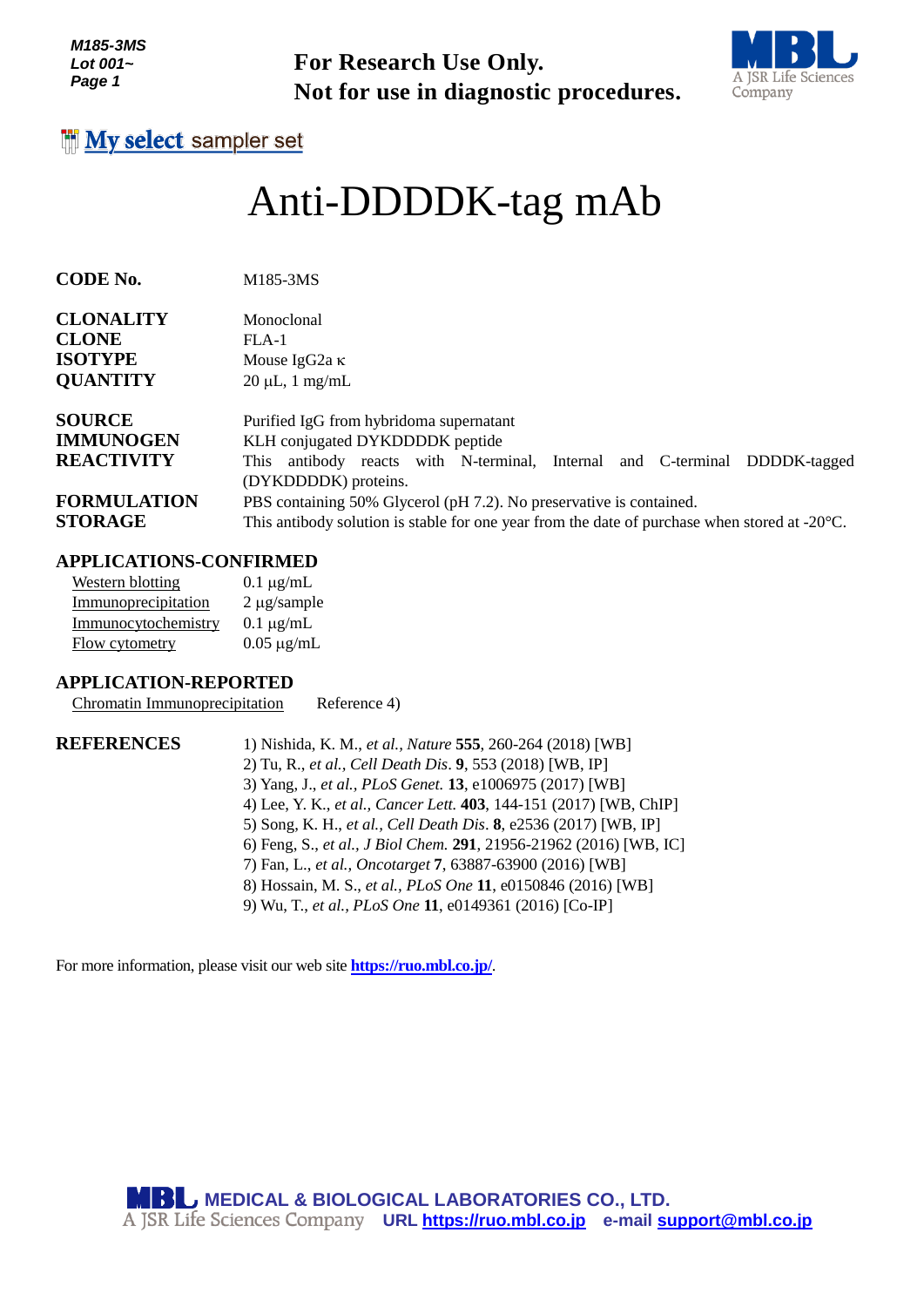# *3* **SDS-PAGE & Western blotting**

- 1) For transfected cells: wash 1 x  $10^6$  cells 3 times with PBS and suspends them in 1 mL of Laemmli's sample buffer, then sonicate briefly (up to 10 sec.).
	- For recombinant proteins: mix the samples with equal volume of Laemmli's sample buffer.
- 2) Boil the samples for 3 min. and centrifuge. Load 10  $\mu$ L of the sample per lane in a 1-mm-thick SDS-polyacrylamide gel (12.5% acrylamide) for electrophoresis.
- 3) Blot the protein to a polyvinylidene difluoride (PVDF) membrane at 1 mA/cm<sup>2</sup> for 1 hr. in a semi-dry transfer system (Transfer Buffer: 25 mM Tris, 190 mM glycine, 20% methanol). See the manufacturer's manual for precise transfer procedure.
- 4) To reduce nonspecific binding, soak the membrane in 10% skimmed milk (in PBS, pH 7.2) overnight at 4°C.
- 5) Wash the membrane with PBS-T [0.05% Tween-20 in PBS] (5 min. x 3).
- 6) Incubate the membrane with primary antibody diluted with 1% skimmed milk (in PBS, pH 7.2) as suggested in the **APPLICATIONS** for 1 hr. at room temperature. (The concentration of antibody will depend on the conditions.)
- 7) Wash the membrane with PBS-T (5 min. x 3).
- 8) Incubate the membrane with 1:10,000 Anti-IgG (Mouse) pAb-HRP (MBL; code no. 330) diluted with 1% skimmed milk (in PBS, pH 7.2) for 1 hr. at room temperature.
- 9) Wash the membrane with PBS-T (5 min. x 3).
- 10) Wipe excess buffer on the membrane, and then incubate it with appropriate chemiluminescence reagent for 1 min. Remove extra reagent from the membrane by dabbing with paper towel, and seal it in plastic wrap.
- 11) Expose to an X-ray film in a dark room for 1 min. Develop the film as usual. The condition for exposure and development may vary.



#### *Western blotting analysis of DDDDK-tagged protein*

- Lane 1: N-terminal Met-DDDDK-tagged protein A
- Lane 2: N-terminal DDDDK-tagged protein B/293T
- Lane 3: Internal DDDDK-tagged protein C
- Lane 4: Internal DDDDK-tagged protein D/293T
- Lane 5: C-terminal DDDDK-tagged protein E/293T
- Lane 6: C-terminal DDDDK-tagged protein A

Immunoblotted with M185-3L



*Western blotting analysis of DDDDK-tagged protein C* Immunoblotted with M185-3L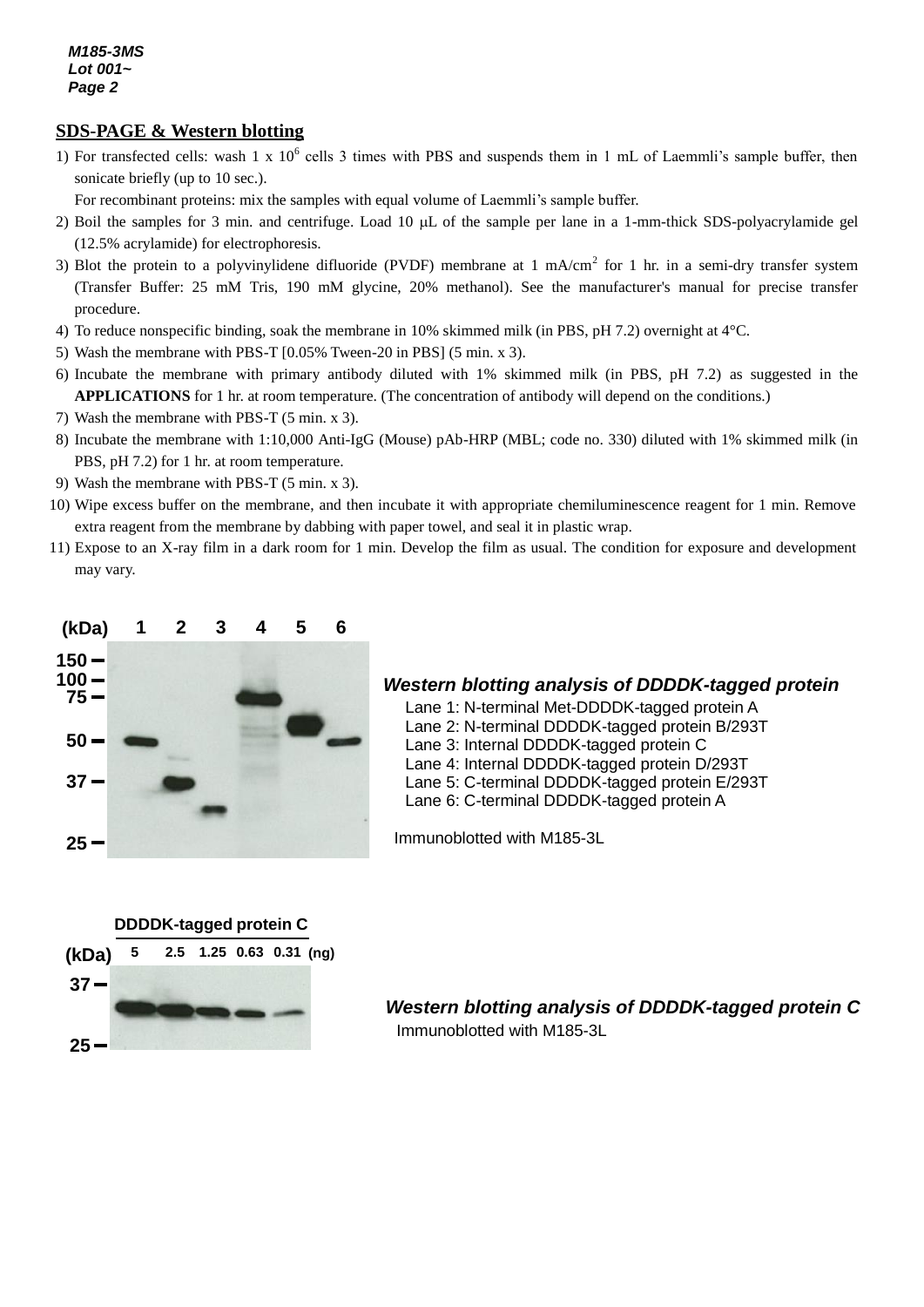#### *M185-3MS Lot 001~ Page 3*

#### **Immunoprecipitation**

- 1) Mix 20  $\mu$ L of 50% protein A agarose beads slurry resuspended in 300  $\mu$ L of IP buffer [10 mM Tris-HCl (pH 8.0), 500 mM NaCl, 0.1% NP-40] with primary antibody as suggested in the **APPLICATIONS**. Incubate with gently agitation for 1 hr. at room temperature.
- 2) Centrifuge the tube at 2,500 x g for 10 seconds and discard the supernatant.
- 3) Resuspend the agarose with 1 mL of IP buffer.
- 4) Centrifuge the tube at 2,500 x g for 10 seconds and discard the supernatant.
- 5) Repeat steps 3)-4) twice.
- 6) Add 2  $\mu$ g of recombinant protein in 300  $\mu$ L of Lysis buffer [50 mM Tris-HCl (pH 7.5), 150 mM NaCl, 0.05% NP-40], then incubate with gentle agitation for 1 hr. at room temperature.
- 7) Wash the beads 5 times with 1 mL of Lysis buffer.
- 8) Resuspend the beads in 20  $\mu$ L of Laemmli's sample buffer, boil for 2 min. and centrifuge.
- 9) Load 10  $\mu$ L of the sample per lane in a 1-mm-thick SDS-polyacrylamide gel (12.5% acrylamide) for electrophoresis.
- 10) Blot the protein to a polyvinylidene difluoride (PVDF) membrane at 1 mA/cm<sup>2</sup> for 1 hr. in a semi-dry transfer system (Transfer Buffer: 25 mM Tris, 190 mM glycine, 20% methanol). See the manufacturer's manual for precise transfer procedure.
- 11) To reduce nonspecific binding, soak the membrane in 10% skimmed milk (in PBS, pH 7.2) overnight at 4°C.
- 12) Incubate the membrane with 1:5,000 Anti-DDDDK-tag pAb-HRP-DirecT (MBL; code no. PM020-7) diluted with 1% skimmed milk (in PBS, pH 7.2) for 1 hr. at room temperature. (The concentration of antibody will depend on the conditions.)
- 13) Wash the membrane with PBS-T [0.05% Tween-20 in PBS] (5 min. x 3).
- 14) Wipe excess buffer on the membrane, and then incubate it with appropriate chemiluminescence reagent for 1 min.
- 15) Remove extra reagent from the membrane by dabbing with paper towel, and seal it in plastic wrap.
- 16) Expose to an X-ray film in a dark room for 30 sec. Develop the film as usual. The condition for exposure and development may vary.



### *Immunoprecipitation of DDDDK-tagged GFP*

Lane 1: IP with Mouse IgG2a (isotype control) (code; M076-3) Lane 2: IP with Anti-DDDDK-tag mAb (code; M185-3L)

Immunoblotted with Anti-DDDDK-tag HRP-DirecT (code; PM020-7)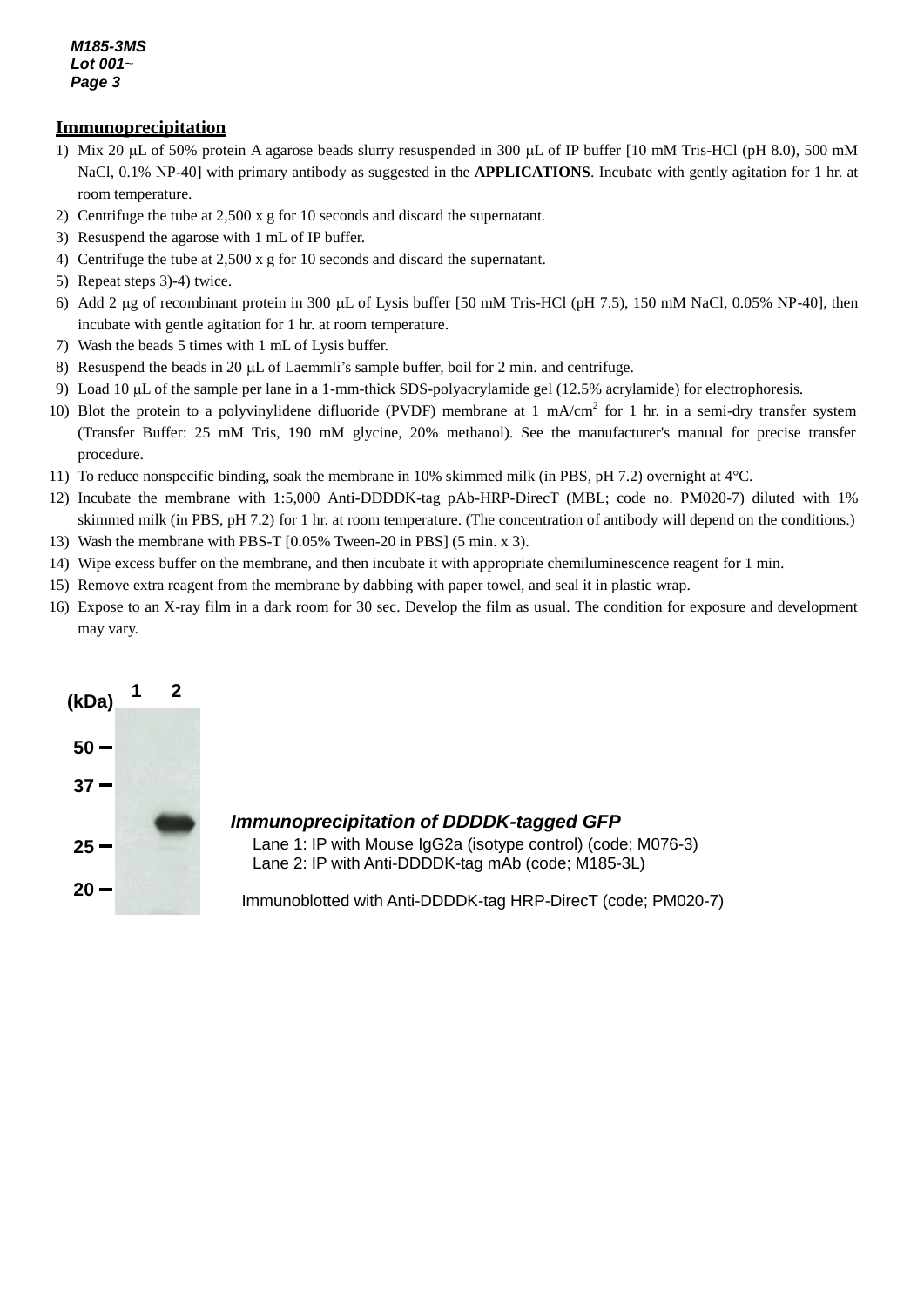#### **Immunocytochemistry**

- 1) Spread the cells in the nutrient condition on a glass slide, then incubate in a  $CO<sub>2</sub>$  incubator overnight.
- 2) Remove the culture supernatant by careful aspiration.
- 3) Fix the cells by immersing the slide in 4% paraformaldehyde (PFA)/PBS for 10 min. at room temperature (20~25°C).
- 4) Prepare a wash container such as a 500 mL beaker with a magnetic stirrer. Then wash the fixed cells on the glass slide by soaking the slide with a plenty of PBS in the wash container for 5 min. Take care not to touch the cells. Repeat another wash once more.
- 5) Immerse the slide in 0.2% Triton X-100/PBS for 10 min. at room temperature.
- 6) Wash the slide in a plenty of PBS as in the step 4).
- 7) Add 200 µL of the primary antibody diluted with 2% fetal calf serum (FCS)/PBS as suggested in the **APPLICATIONS** onto the cells and incubate for 30 min. at room temperature. (Optimization of antibody concentration or incubation condition is recommended if necessary.)
- 8) Wash the slide in a plenty of PBS as in the step 4).
- 9) Add 100 µL of 1:500 Alexa Fluor<sup>®</sup>488 conjugated anti-mouse IgG (Thermo Fisher Scientific; code no. A-11001) diluted with PBS onto the cells. Incubate for 20 min. at room temperature. Keep out light by aluminum foil.
- 10) Wash the slide in a plenty of PBS as in the step 4).
- 11) Wipe excess liquid from slide but take care not to touch the cells. Never leave the cells to dry.
- 12) Counter stain with DAPI for 3 min. at room temperature.
- 13) Wash the slide in a plenty of PBS as in the step 4).
- 14) Promptly add mounting medium onto the slide, then put a cover slip on it.



#### *Immunocytochemical detection of DDDDK-tagged protein X in HeLa*

Green: Anti-DDDDK-tag mAb (code; M185-3L) Blue: DAPI